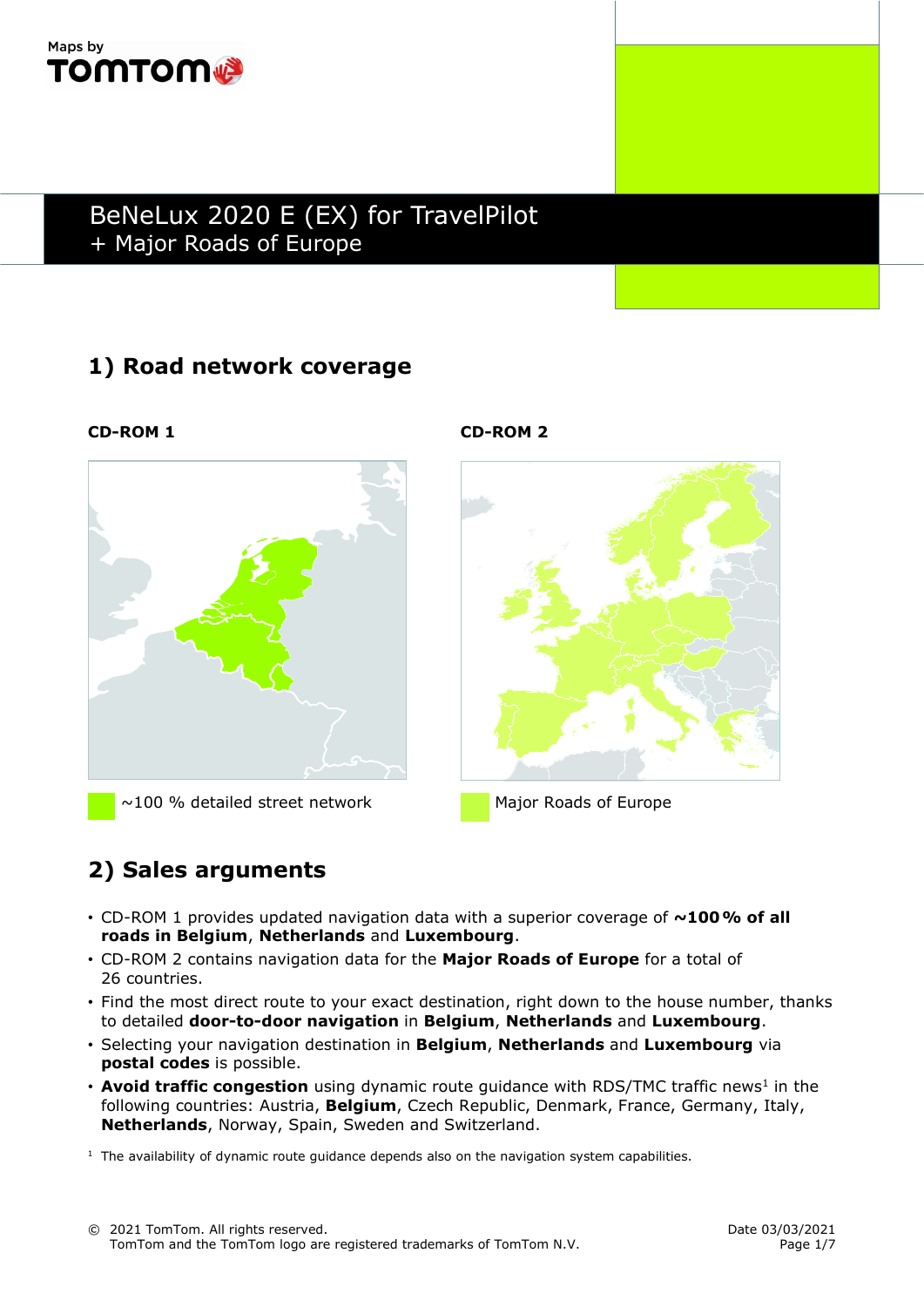

- Find your way to the action with more than 1.7 million extensive Points of Interest (POI) such as restaurants, petrol stations (including those offering CNG and LPG<sup>2</sup>), car parks, train stations, … you name it (more than 160 000 for Belgium, Netherlands and Luxembourg and more than 1.19 million for Europe).
- Copy protection included.

#### Changes in comparison to the previous product 2019 E (EX)

- Navigation data have been updated for precise navigation.
- Community input from thousands of TomTom users has been included.
- Standard services for more than 10 000 POI have been added.
- $2$  CNG = Compressed Natural Gas; LPG = Liquefied Petroleum Gas

## 3) General content

### a) Countries

•

#### Core countries (CD-ROM 1)

Belgium, Netherlands, Luxembourg

#### Major Roads of Europe (CD-ROM 2)

Andorra, Austria, Belgium, Czech Republic, Denmark, Finland, France, Germany, Greece<sup>3</sup>, Hungary, Ireland, Italy, Liechtenstein, Luxembourg, Monaco, Netherlands, Norway, Poland, Portugal<sup>4</sup>, San Marino, Slovakia, Spain, Sweden, Switzerland, United Kingdom, Vatican City

 $3$  Greece is connected to Italy via ferry and to Greece is connected to Italy via ferry and to Slovenia via "Autoput", passing the countries of former Yugoslavia.

4 Except Madeira and Azores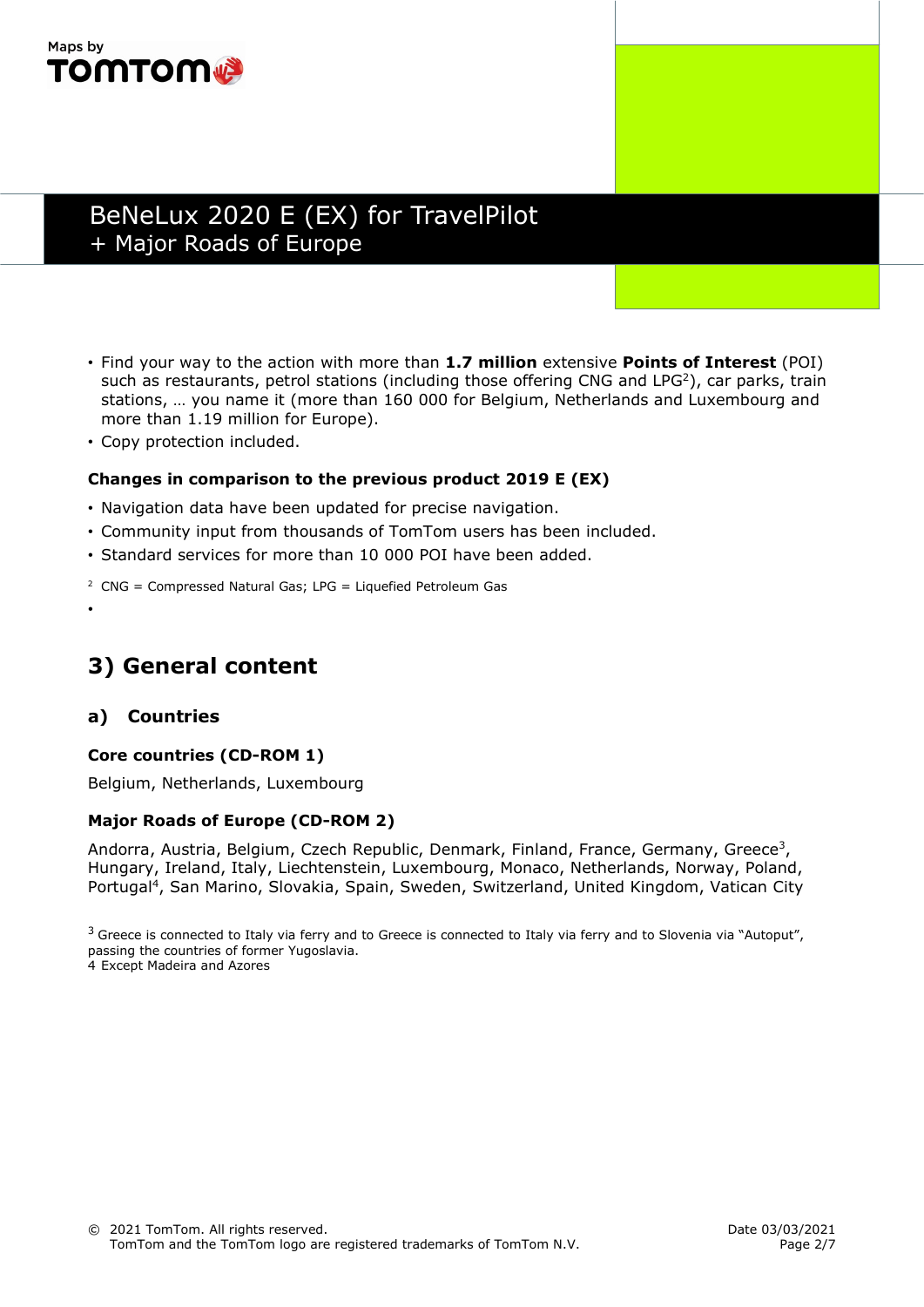

### b) Coverage with respect to population

| Country <sup>5</sup> | <b>Important roads</b><br>of Europe | <b>Major road</b><br>network | <b>Interconnecting</b><br>network | <b>Detailed street</b><br>network |
|----------------------|-------------------------------------|------------------------------|-----------------------------------|-----------------------------------|
| Austria              | yes                                 | $\overline{\phantom{0}}$     | $\qquad \qquad -$                 | -                                 |
| <b>Belgium</b>       | yes                                 | $~100\%$                     | $~100\%$                          | $~100\%$                          |
| Czech Republic       | yes                                 |                              | -                                 | —                                 |
| Denmark              | yes                                 |                              | -                                 |                                   |
| Finland              | yes                                 | $\qquad \qquad$              | -                                 | -                                 |
| France               | yes                                 |                              | -                                 | -                                 |
| Germany              | yes                                 | -                            | $\qquad \qquad$                   | $\overline{\phantom{0}}$          |
| Greece               | yes                                 |                              | $\qquad \qquad -$                 |                                   |
| Hungary              | yes                                 | $\overline{\phantom{0}}$     | $\qquad \qquad -$                 | $\overline{\phantom{0}}$          |
| Ireland              | yes                                 | -                            | -                                 |                                   |
| Italy                | yes                                 | -                            | -                                 | -                                 |
| Liechtenstein        | yes                                 | -                            | -                                 |                                   |
| Luxembourg           | yes                                 | ~100~%                       | $~100\%$                          | $~100\%$                          |
| <b>Netherlands</b>   | yes                                 | $~100\%$                     | $~100\%$                          | $~100\%$                          |
| Norway               | yes                                 | $\overline{\phantom{0}}$     | $\qquad \qquad -$                 | $\overline{\phantom{0}}$          |
| Poland               | yes                                 | $\qquad \qquad$              | -                                 | $\overline{\phantom{0}}$          |
| Portugal             | yes                                 | -                            | $\overline{\phantom{0}}$          | $\overline{\phantom{0}}$          |
| Slovakia             | yes                                 |                              | —                                 |                                   |
| Spain                | yes                                 | $\qquad \qquad$              | -                                 | -                                 |
| Sweden               | yes                                 | -                            | -                                 | -                                 |
| Switzerland          | yes                                 | $\overline{\phantom{0}}$     | -                                 | -                                 |
| United Kingdom       | yes                                 |                              | -                                 |                                   |

<sup>5</sup> Content is equally included for: Andorra, Gibraltar, Monaco, San Marino and Vatican City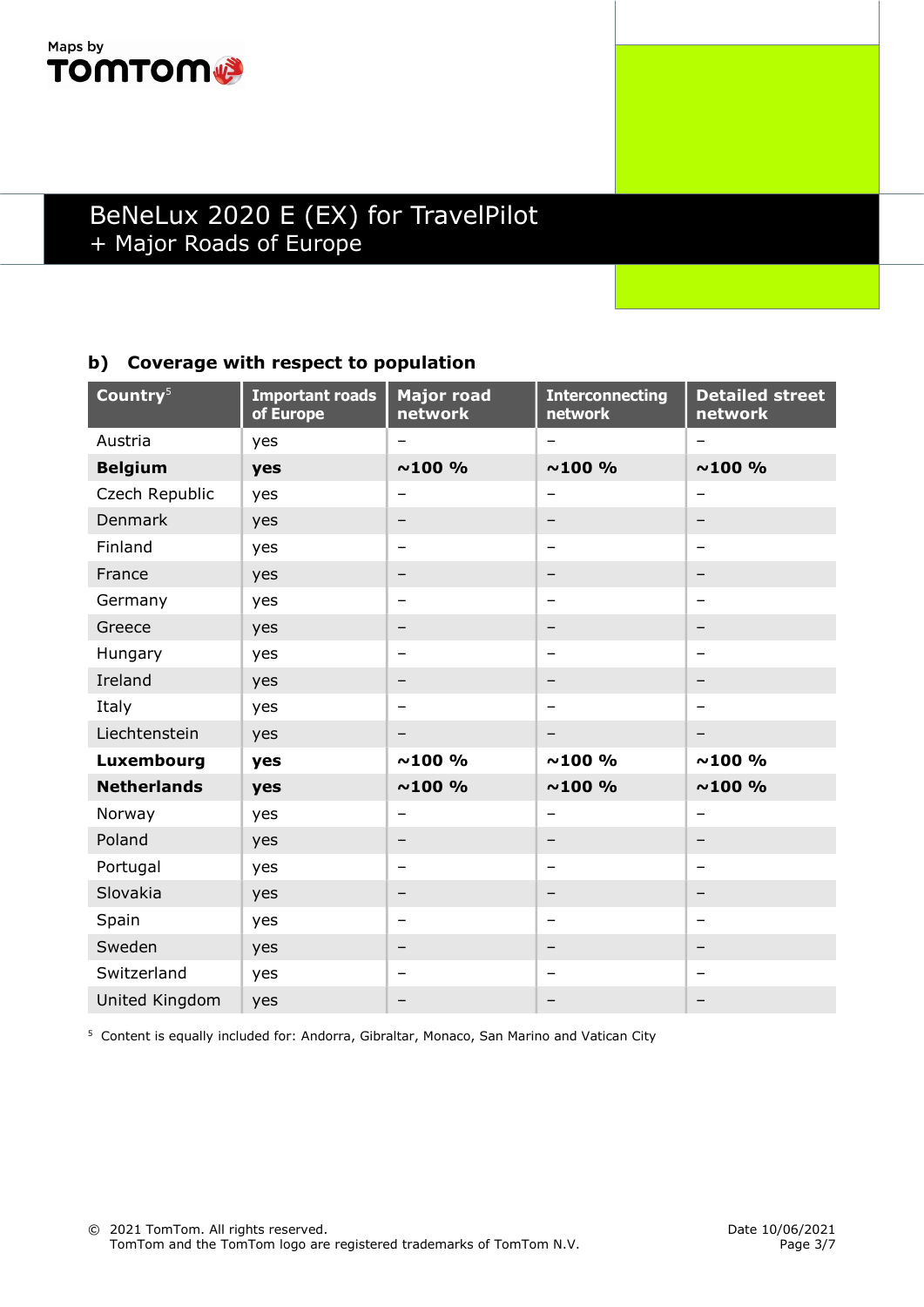

### c) Product content

| <b>Country</b>     | <b>House number</b><br>ranges | <b>Postal codes</b> | <b>RDS/TMC<sup>6</sup> tables for</b><br>dynamic route guidance |
|--------------------|-------------------------------|---------------------|-----------------------------------------------------------------|
| Austria            | -                             | -                   | yes                                                             |
| <b>Belgium</b>     | $~100\%$                      | available           | yes                                                             |
| Czech Republic     |                               | -                   | yes                                                             |
| <b>Denmark</b>     |                               | -                   | yes                                                             |
| France             | -                             | -                   | yes                                                             |
| Germany            | -                             | -                   | yes                                                             |
| Italy              | -                             | -                   | yes                                                             |
| Luxembourg         | $~100\%$                      | available           | n.a.                                                            |
| <b>Netherlands</b> | $~100\%$                      | available           | yes                                                             |
| Norway             |                               | -                   | yes                                                             |
| Spain              | -                             | -                   | yes                                                             |
| Sweden             | -                             | -                   | yes                                                             |
| Switzerland        | -                             | -                   | yes                                                             |

For countries not listed in the table, neither house number ranges nor postal codes nor dynamic route guidance using RDS/TMC are included.

## 4) Geometry

This product contains navigation data for more than 1.57 million km. CD-ROM 1 (Belgium, Netherlands and Luxembourg) contains 335 239 km and CD-ROM 2 (Major Roads of Europe) contains 1 237 194 km. Length has to be seen as total road net length with all different lanes as far as digitised.

<sup>6</sup> The availability of dynamic route guidance depends also on the navigation system capabilities.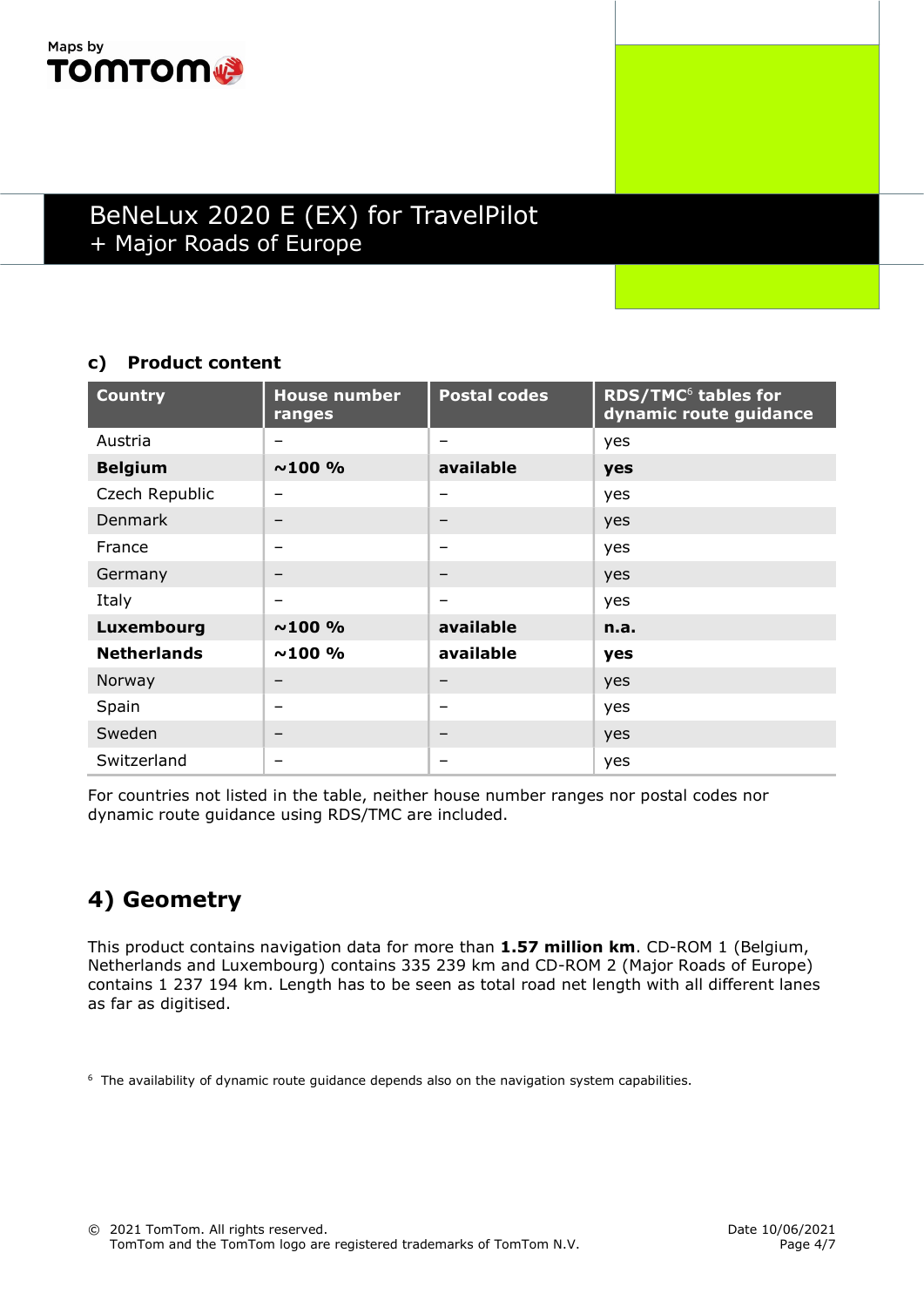

## 5) Standard services/POI

### Core countries (CD-ROM 1)

| Service/POI name            | <b>Number</b>  |
|-----------------------------|----------------|
| Airport                     | 35             |
| Amusement park              | 216            |
| Border crossing             | 141            |
| <b>Bosch</b>                | 733            |
| Car dealership <sup>7</sup> |                |
| Alfa Romeo                  | 186            |
| Audi                        | 156            |
| <b>BMW</b>                  | 301            |
| <b>Bosch</b>                | 4              |
| Chrysler                    | 59             |
| Citroën                     | 586            |
| <b>DAF Truck</b>            | 98             |
| Ferrari                     | $\overline{7}$ |
| Fiat                        | 318            |
| Ford                        | 352            |
| Garage                      | 28 355         |
| Honda                       | 192            |
| Lancia                      | 62             |
| Land Rover                  | 89             |
| MAN-Neoplan                 | 15             |
| <b>MAN-Truck</b>            | 63             |
| Maserati                    | 21             |
| Mazda                       | 286            |
| MB-Bus                      | 16             |
| <b>MB-Truck</b>             | 87             |
| Mercedes Benz               | 188            |

 $7$  The availability of car dealerships depends also on the navigation system capabilities.

| <b>Service/POI name</b> | <b>Number</b> |
|-------------------------|---------------|
| Mitsubishi              | 321           |
| Nissan                  | 310           |
| <b>OMNIplus</b>         | 2             |
| Opel                    | 536           |
| Peugeot                 | 603           |
| Porsche                 | 17            |
| Renault                 | 422           |
| Scania                  | 78            |
| Seat                    | 277           |
| Setra                   | 16            |
| Skoda                   | 248           |
| Smart                   | 74            |
| Toyota                  | 303           |
| Volkswagen              | 288           |
| Volvo                   | 311           |
| <b>Volvo Bus</b>        | 14            |
| <b>Volvo Trucks</b>     | 39            |
| Car rental              | 1 1 4 6       |
| Cinema                  | 427           |
| Embassy                 | 508           |
| Exhibition              | 1978          |
| Ferry terminal          | 346           |
| Golf course             | 359           |
| Government office       | 1 564         |
| Hospital                | 624           |
| Hotel/Motel             | 11 789        |
| Motorway exit           | 1 1 5 6       |
| Motorway service        | 481           |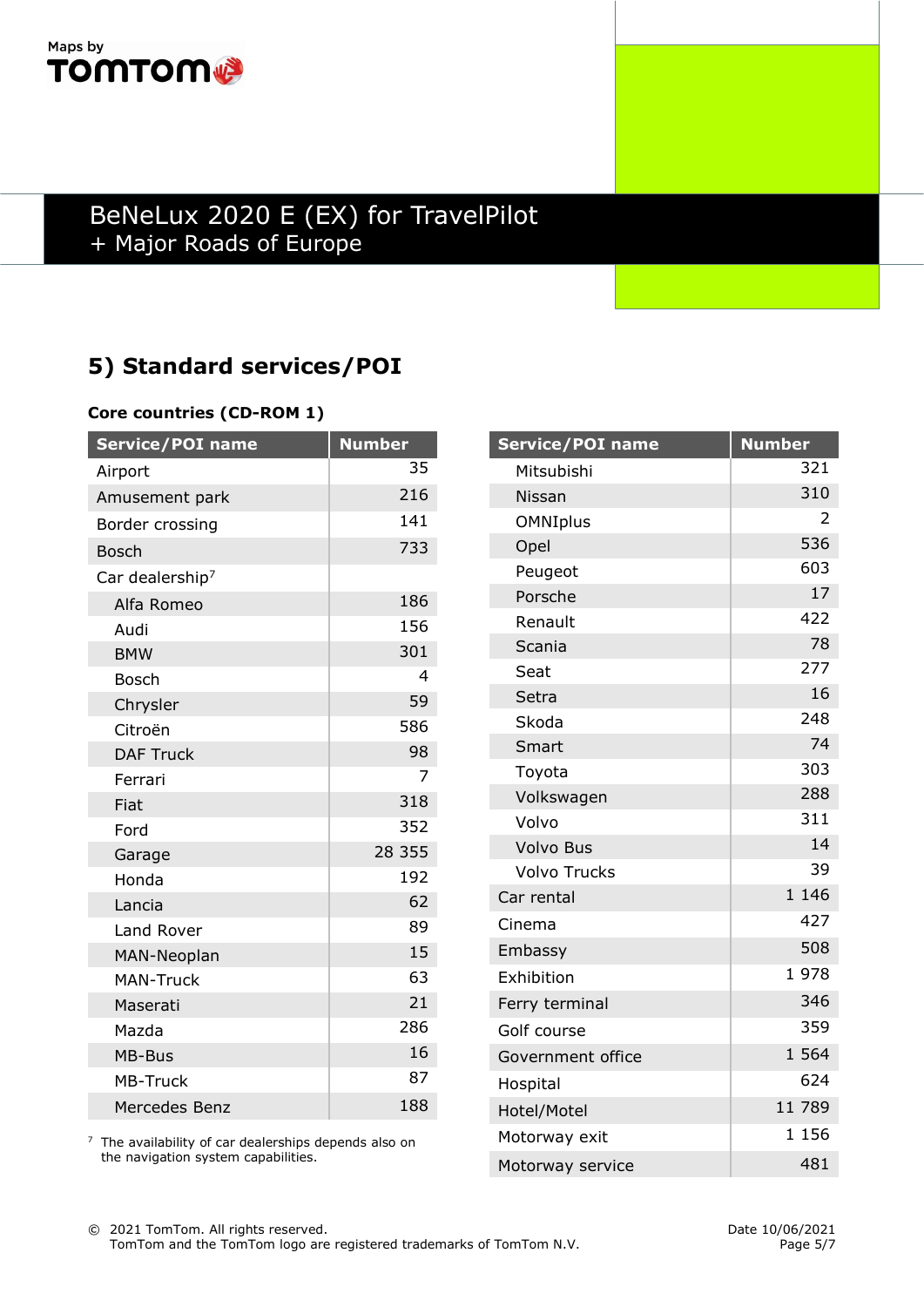## Maps by **TOMTOM®**

## BeNeLux 2020 E (EX) for TravelPilot + Major Roads of Europe

| <b>Service/POI name</b> | <b>Number</b> |
|-------------------------|---------------|
| Museum                  | 3498          |
| Other destinations      | 5 7 5 2       |
| Parking                 | 8473          |
| Petrol station          | 7646          |
| Petrol station (CNG)    | 245           |
| Petrol station (LPG)    | 2 784         |
| Post office             | 4 068         |
| Railway station         | 1 247         |
|                         |               |

| <b>Service/POI name</b>         | <b>Number</b> |
|---------------------------------|---------------|
| Restaurant                      | 47 474        |
| Shopping centre                 | 492           |
| Sports centre                   | 11 525        |
| Theatre                         | 1 071         |
| Winery                          | 151           |
| Zoo                             | 100           |
| <b>Total</b>                    | 151 329       |
| Town centre                     | 9126          |
| <b>Total incl. town centres</b> | 160 455       |

### Major Roads of Europe (CD-ROM 2)

| <b>Service/POI name</b> | <b>Number</b> |
|-------------------------|---------------|
| Airport                 | 1 278         |
| Border crossing         | 1 361         |
| Ferry terminal          | 1822          |
| Motorway exit           | 14 610        |
| Motorway service        | 8896          |
| Mountain pass           | 1 289         |

| <b>Service/POI name</b>         | <b>Number</b> |
|---------------------------------|---------------|
| Petrol station                  | 81 332        |
| Petrol station (LPG)            | 19 491        |
| Petrol station (CNG)            | 2 206         |
| <b>Total</b>                    | 132 285       |
| Town centre                     | 1 060 539     |
| <b>Total incl. town centres</b> | 1 192 824     |

# 6) Compatibility

This is a TravelPilot E (EX) product and can be used with the following navigation systems:

Factory installed navigation systems of

- Audi BNS 5.x
	- $-$  in A3 and TT as of 06.2006
	- in A4 from 06.2006 until 11.2007
- FORD TravelPilot EX
	- in C-Max from 04.2004 until 10.2007
	- in Fiesta from 04.2005 until 09.2008
	- in Focus from 08.2004 until 11.2007
	- in Fusion from 04.2005 until 10.2008
	- in Galaxy from 04.2006 until 11.2007